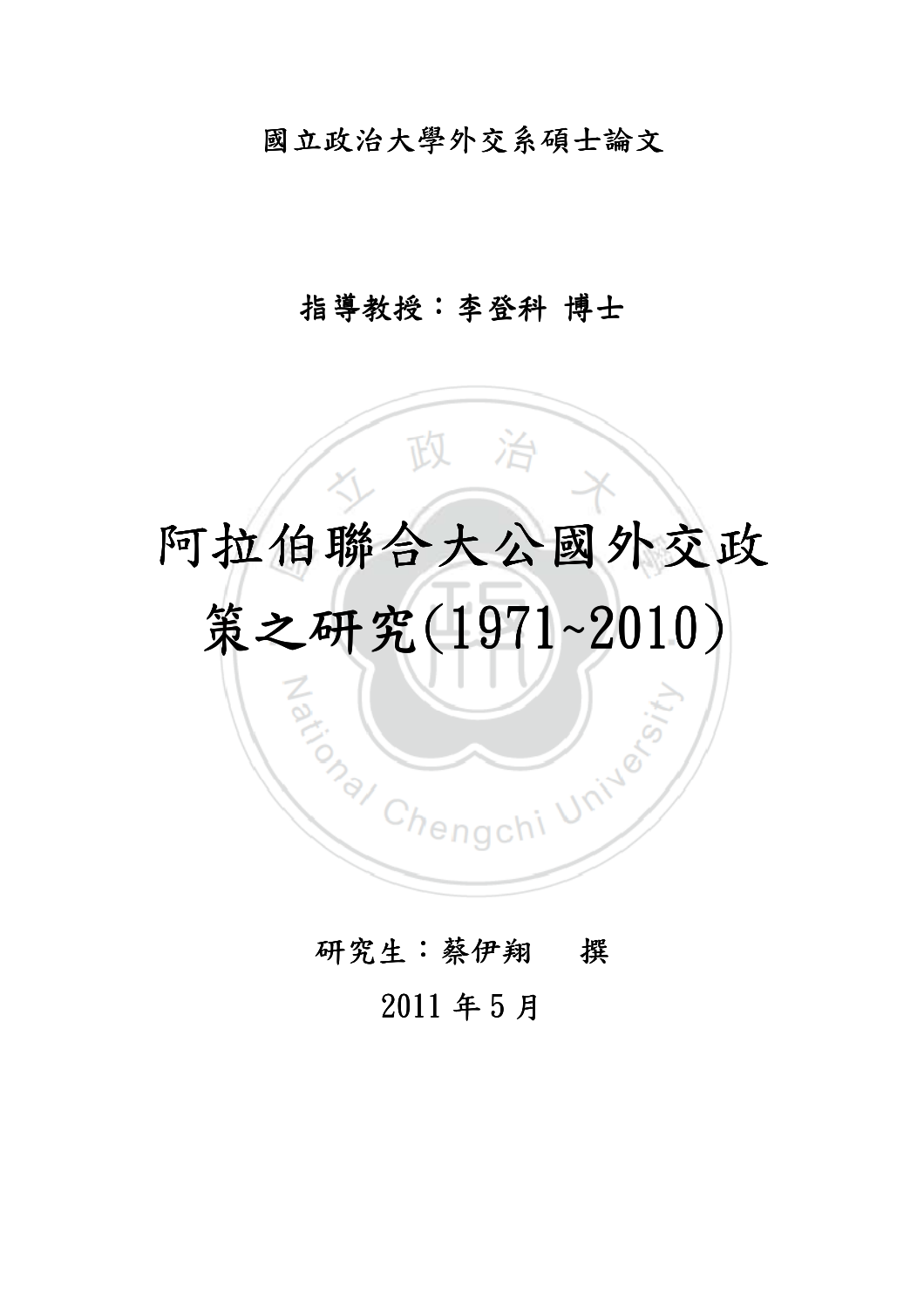#### 誌謝

1999 年是筆者與母系—政治大學外交學系淵源串連的開始。就學 前後七年的時光讓學生對母校及母系之情感倍感深雋。雖曾因服役及 工作緣故而中斷在母校的學習,然而卻在人生的每一個不同階段,看 見母校母系的影子。如今即將離開外交學系這個大家庭,心中除了不 捨與緬懷外,也於心中立志,盼今日我以外交人為榮,明日外交人以 我為榮。

博士之感謝,已非筆墨可以表達,然而,在此仍要衷心向李博士說聲:<br>老師,謝謝您,您辛苦了。<br>筆者也相當感謝兩位口試委員-林長寬博士及曹雄源博士。兩位 士對中東地區之深度學術研究也帶動了筆者對此區域之研究興趣,從而決定撰寫該區域相關之論文。在擬定論文研究方向及撰寫的過程中 論文得以完成,首先須感謝筆者的指導教授—李登科博士。李博 士集學術涵養與實務經驗於一身:渠曾任中華民國駐沙烏地大使館文 化參事,對中東局勢之演變與發展具有相當經驗之觀察與瞭解。李博 而決定撰寫該區域相關之論文。在擬定論文研究方向及撰寫的過程中, 李博士均多次給予明確之指導,讓筆者在過程中學習、成長。對於李 老師,謝謝您,您辛苦了。

筆者也相當感謝兩位口試委員-林長寬博士及曹雄源博士。兩位  $\sum_{\lambda}$ 委員在相關學術領域上具有相當深度的造詣並願意在百忙之中撥冗 指點,並對筆者論文之研究方法及研究內容提供深入且極具學術價值 的建議,使本論文的整體性能更加完整。

命文之研究方法及研究內容提供深入且<br>文的整體性能更加完整。<br><br>父母及家人從小對筆者一路求學,特別 最後要感謝父母及家人從小對筆者一路求學,特別是就讀大學及 研究所期間之支持。他們在背後的全心付出使筆者可以專心學業,並 朝人生目標前進。另外,也感謝筆者內人-乃云在筆者就讀研究所期 間、離開學校工作期間,仍不忘給予筆者論文撰寫之鼓勵與動力。要 感謝的人繁不備載,筆者除在心中猶自感激外,也要感謝主,因為祢 是筆者最大的依靠。

謹將本論文獻於筆者所感謝的師長、父母、家人及朋友,也希望 本論文能提供未來有興趣進行相關研究之學生些許助益。另倘本文有 不足之處,亦請讀者不吝指正。

蔡伊翔 謹誌

2011 年春於國立政治大學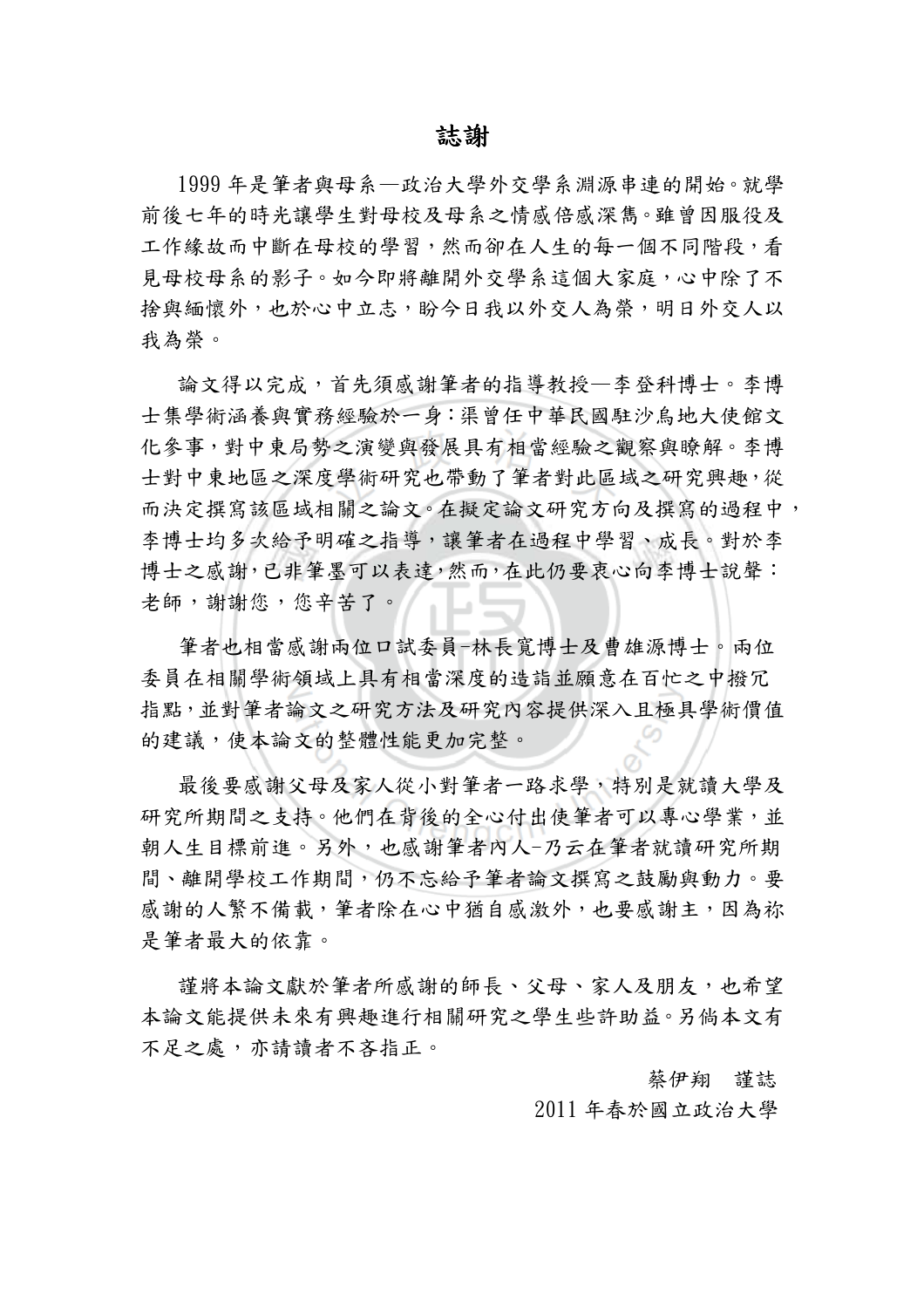阿拉伯聯合大公國(United Arab Emirates, UAE)並非中東大國, 但卻是世界重要產油國及海灣國家合作理事會創會成員之一。其自 1971 年獨立建國以來,除有內政危機外,同時還需因應周遭強權摩 擦及區域衝突,這些挑戰均係其國家安全之威脅。然而,阿拉伯聯合 大公國在首任總統翟伊德 (Sheikh Zayed bin Sultan Al Nahyan)的領 導下,充分發揮其務實且具彈性之外交政策面對外來的挑戰,成功確 保國家利益及生存。

因素,以對其外交政策有完整<br>**今大公國、翟伊德、海灣國家** 本文分析重點在於闡釋阿聯外交政策之特色及實踐,並探討影響 其外交政策之內外因素,以對其外交政策有完整概念。

學 關鍵字:阿拉伯聯合大公國、翟伊德、海灣國家合作理事會、兩次波 斯灣戰爭、伊朗、以巴衝突。

#### **Abstract**

明、<br>nirate<br>Lexpe United Arab Emirates (UAE) is a small state in the Middle East. But it is Cooperation Council. Since the seven members of UAE federation was<br>established in 1971, the UAE government has been spontaneously deali<br>with the internal political crisis, frictions between major powers, and<br>conflicts in t an important oil exporter in the world and an initial member of Gulf established in 1971, the UAE government has been spontaneously dealing with the internal political crisis, frictions between major powers, and conflicts in this region, which were crucial threats to its national security. Nevertheless, under the leadership of the first President, Sheikh Zayed bin Sultan Al Nahyan, the UAE government was capable to cope with these challenges with the practical and flexible foreign policy, and successfully safeguarded its national interests.

The content of this thesis is first to analyze the features and conduct of UAE's foreign policy. Then, how the internal and external factors affected the formulation of the policy will be followed.

**Keywords: UAE, Sheikh Zayed bin Sultan Al Nahyan, Gulf Cooperation Council, Gulf War I & II, Iran, Israel-Palestine Conflict.**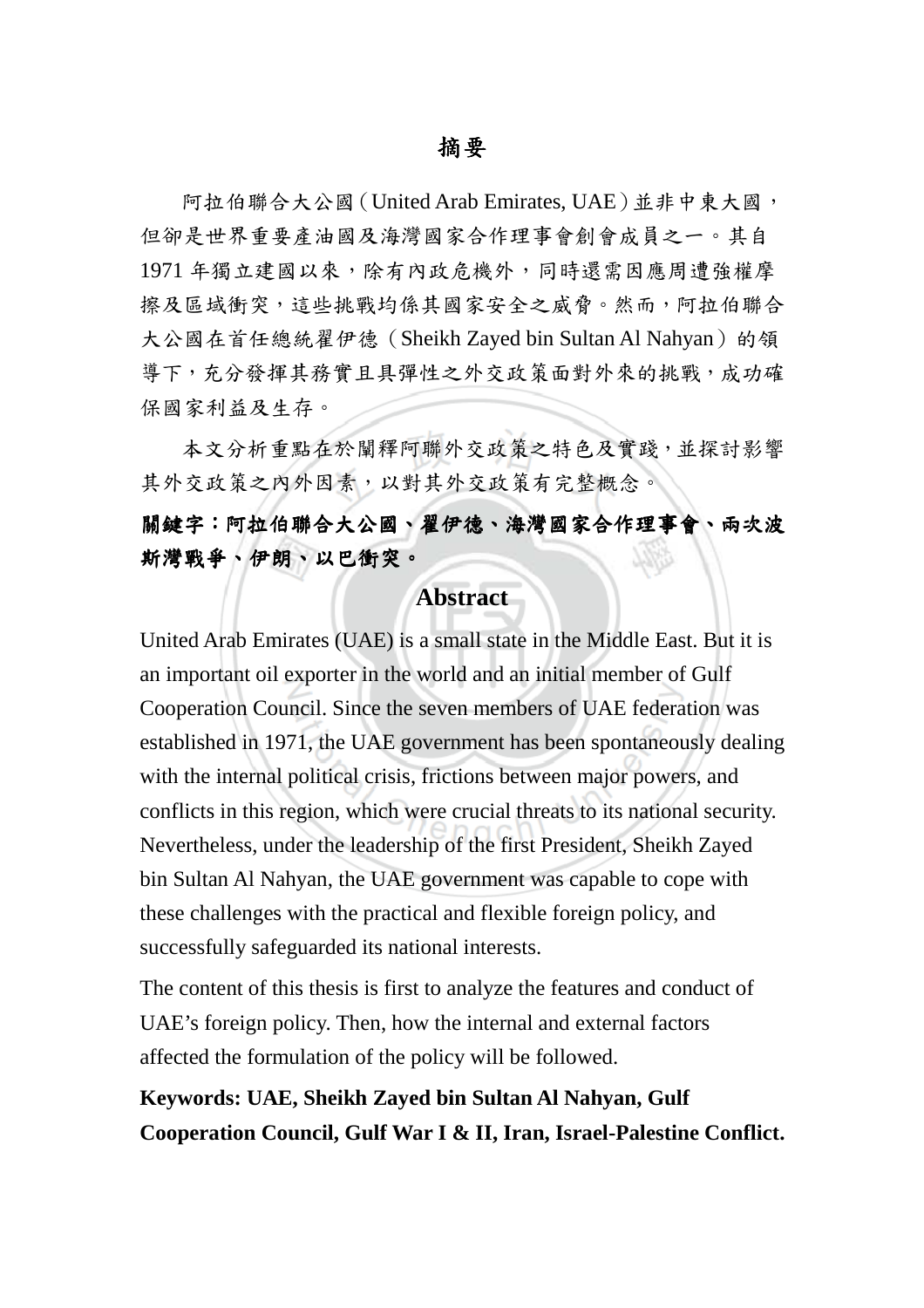| 錄 |
|---|
|---|

| 第一章 | 導論                                           | 01         |
|-----|----------------------------------------------|------------|
| 第一節 | 研究動機與目的--------------                        | 01         |
| 第二節 | 研究方法                                         | 05         |
| 第三節 | 研究範圍、資料來源與限制--                               | 06         |
| 第四節 | 文獻回顧-                                        | 08         |
| 第五節 | 論文章節安排---                                    | -12        |
| 第二章 | 影響阿拉伯聯合大公國外交政策之內部因素                          |            |
|     |                                              | --14       |
| 第一節 | 阿拉伯聯合大公國之建國歷史-                               | -14        |
|     | 第二節 領導人之角色-                                  | $^{++-21}$ |
|     | 第三節 政治制度因素-                                  | -23        |
|     | 第四節 經濟結構因素                                   | 37         |
|     | 第五節 社會結構因素                                   | 45         |
|     |                                              |            |
|     | 第三章 影響阿拉伯聯合大公國外交政策之外部環境                      |            |
|     |                                              | 47         |
|     | 第一節 伊朗因素                                     | 47         |
|     | 第二節 沙烏地阿拉伯因素--------------------------57     |            |
|     | 第三節 海灣國家合作理事會因素--------------------65        |            |
|     | 第四節 美國因素----------------------------------68 |            |
|     | 第四章 阿拉伯聯合大公國之外交政策傾向、外交政                      |            |
|     | 策目標、國家角色與外交行動                                |            |

-------------------------------------------- ----------------------------------------------------------------73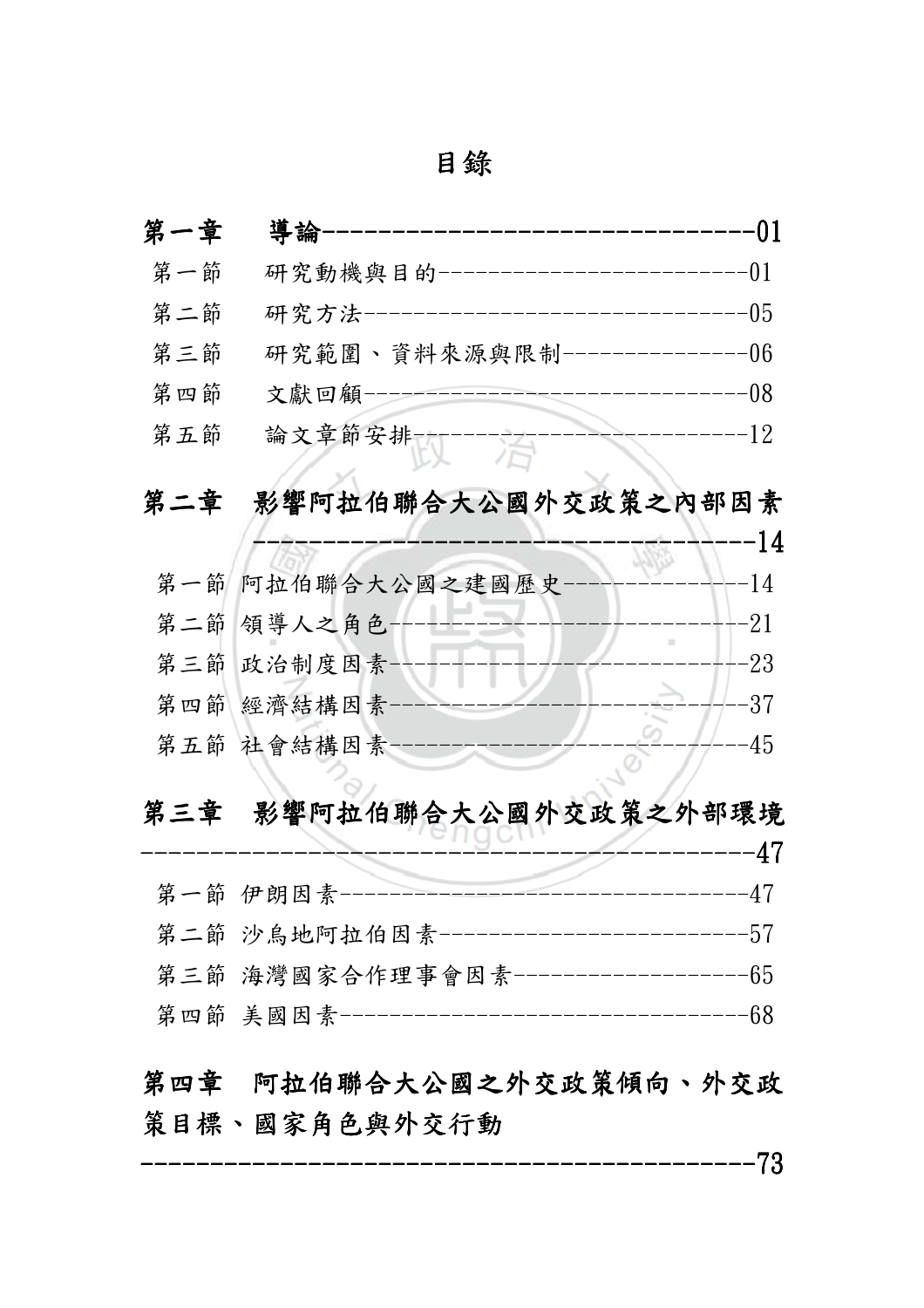| 第一節 外交政策傾向------------------------------73    |  |
|-----------------------------------------------|--|
| 第二節 外交政策目標-------------------------------76   |  |
| 第三節 國家角色----------------------------------79  |  |
| 第四節 外交行動-----------------------------------80 |  |

### 第五章 阿拉伯聯合大公國外交政策之實踐 ------84

- 第一節 兩伊戰爭--------------------------------84 第二節 兩次波斯灣戰爭--------------------------88
- 第三節 對伊朗發展核武之立場--------------------94
- 可衝突」到「以巴衝突」 第四節 從「以阿衝突」到「以巴衝突」------------100
- 第六章結論------------------------------- --------------------------------------------------------------104
- 動<br>----趣 附錄:以阿衝突大事年表 以阿衝突大事年表 以阿衝突大事年表---------------------- ---------------------- ----------------------109
- ‧.<br>— Za (NIVERSITY) 參考書目----------------------------------- -----------------------------------121